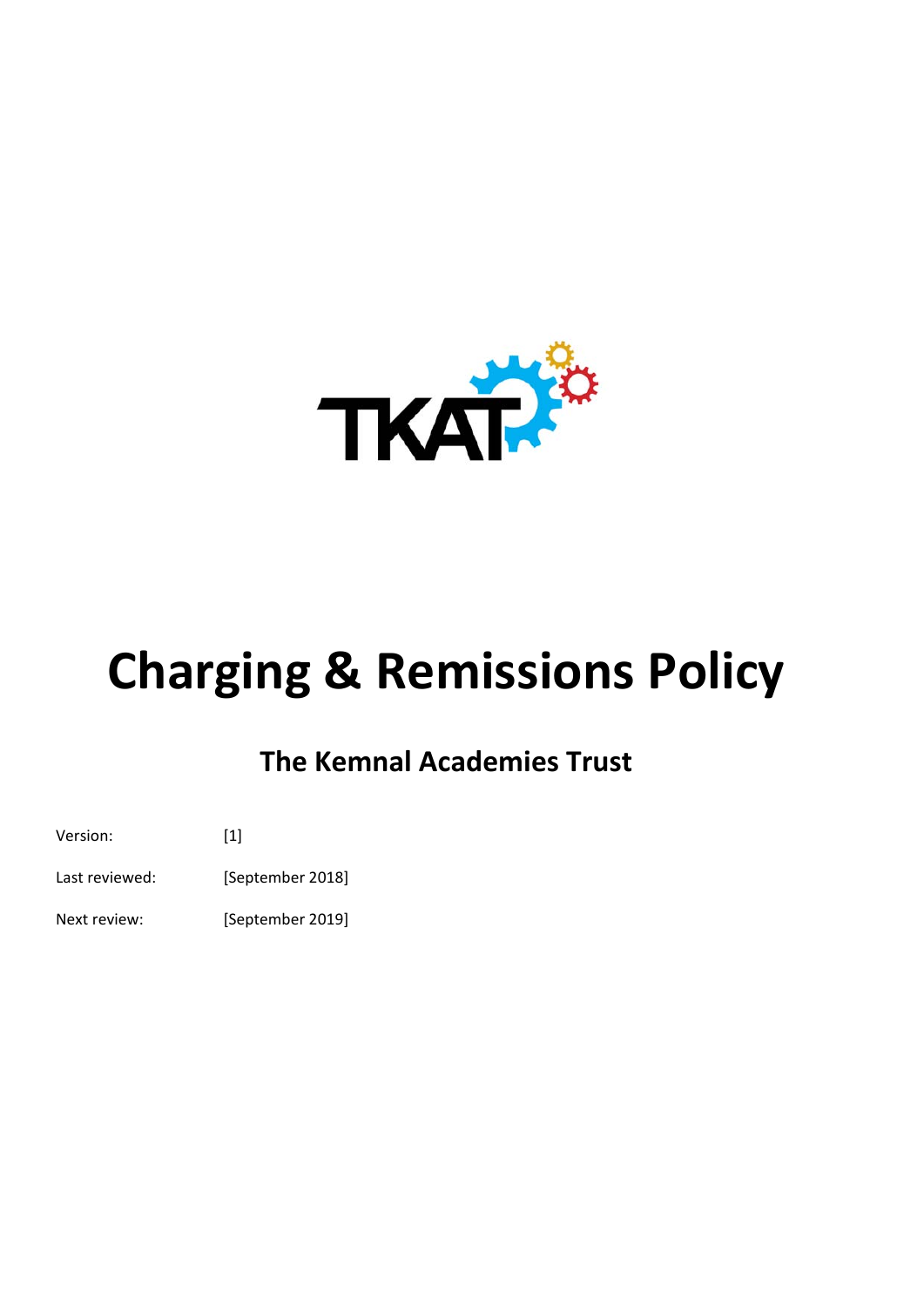# **1.0 Purpose**

1.1 This policy sets out expectations of The Kemnal Academies Trust (TKAT) and the due regard to promote and provide activities both as part of a broad and balanced curriculum for the students of TKAT's academies and as additional optional activities.

# **2.0 Scope**

2.1 TKAT recognises the valuable contribution that a wide range of activities, including clubs, trips, and residential experiences, can make towards students' personal and social education. While wishing to promote and provide as broad a range of such activities as possible for the benefit of all students, TKAT reserves the right to make a charge for certain activities organised by the Academies from time to time. This policy follows the DfE guidance set out in 'Charging for School Activities' (May 2018) for governing bodies, school leaders, school staff and local authorities.

# **3.0 Procedure for Charging**

- 3.1 Optional extras:
	- 3.1.1 TKAT endeavours to provide a range of activities which are held outside the compulsory curriculum. Parents/carers will be notified in advance of any such activities and the estimated cost. Parent/carer consent will be obtained for a child's participation in any such activity for which a charge is made. Any charge will depend upon the type of activity, its cost and the number of participants. This charge will not exceed the total cost of providing the activity. Where such an activity is provided to fulfil any requirements specified by a public examination syllabus, or to fulfil statutory duties relating to the National Curriculum or to Religious Education, then it is not regarded as an 'optional extra' and only board and lodging charges will be made.
- 3.2 Voluntary contributions:
	- 3.2.1 TKAT may ask for voluntary contributions for the benefit of the school or any school activities. If the activity cannot be funded without voluntary contributions, the Academy will make this clear to parents at the outset. The will be no obligation to make any contribution.
- 3.3 Charging for residential activities:
	- 3.3.1 If the activity is outside academy hours, charges will be made for the board and lodging element of such activities. Parents/carers will be notified in advance of any such activities and the estimated cost, and parent/carer consent will be obtained for a child's participation in any such activity for which a charge is made. Charges will be calculated by reference to the total cost of providing the trip for each student. All such charges will be made in line with government guidelines and will consider the circumstances of parents. TKAT reserves the right to cancel trips if they become economically unviable. Adequate notice will be given to notify parents of such decisions.
- 3.4 Materials, equipment & ingredients:
	- 3.4.1 TKAT reserves the right to ask for a contribution towards the cost of materials and equipment relating to activities taking place in academy hours, this will be at the discretion of the academy.
	- 3.4.2 TKAT reserves the right to ask for a contribution from parents/carers towards the cost of ingredients for subjects such as design or food technology where parents/carers have indicated in advance that they would like their child to bring home the finished product.
	- 3.4.3 It is the responsibility of parents/carers to cover the cost of purchase or hire of instruments, materials, equipment or clothing for activities which take place outside academy hours and which are purely voluntary and optional. (It remains the parent/carer's responsibility to supply academy uniform including PE Kit).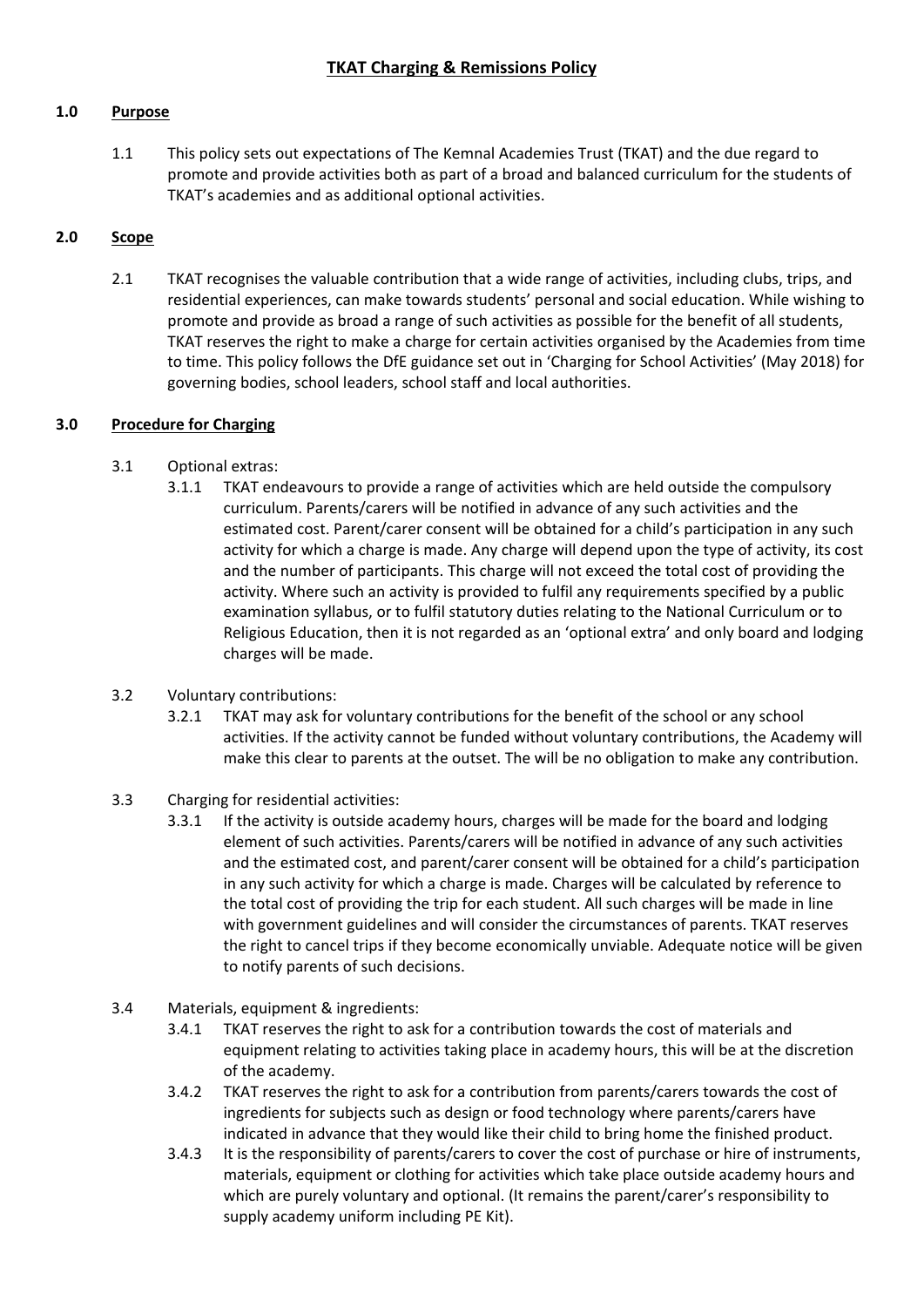#### 3.5 Examination fees:

- 3.5.1 No charge will be made for the first attempt at a prescribed public examination for which the student has been prepared by the academy. If a student fails without reasonable cause to complete the examination requirements of any public examination for which the academy has paid the entry fee, the fee involved will be recovered from the student's parents/carers. Where this is the case, in exceptional circumstances, such as the illness of the student, the fee payable by parents/carers may be remitted by the academy.
- 3.5.2 Where a student and his / her parents/carers wish to enter a public examination for a subject/course not delivered by the academy, a charge for the cost of entering the student for the examination may be made if previously agreed by the parent/carer.
- 3.5.3 The academy will recommend if any candidates who did not reach their potential grade should be re‐entered for exams at the academy's expense (Exams Office). Parents/carers can request a re‐sit if the academy has not already recommended for this to take place. In this circumstance, and where the academy has not prepared the pupil for the examination, the academy will have the right to charge parents/carers for the exam entry fee.

# 3.6 Music Tuition:

3.6.1 There is a charge for individual tuition in the playing of a musical instrument whether in or out of academy hours, unless it is provided as part of the syllabus for a prescribed public examination or is required by the National Curriculum. Any such tuition will only be delivered with the agreement of parents/carers. The costs of music tuition will not exceed the cost of providing it including the cost of providing a music teacher.

#### 3.7 Community Users:

3.7.1 TKAT and its academies may arrange to let its premises and facilities to members of the local community, other organisations with the Local Authority, businesses, charities and sports clubs, a charge will be made for this in order to cover the expenses incurred by the academy at the minimum. Any profit generated will be spent on the purposes of the school and/or on community facilities.

#### 3.8 General:

3.8.1 The cost of repairing damage and replacing academy property or equipment (lost, defaced or damaged) is the responsibility of the parent/carer when this damage or loss is the result of their child's behaviour or negligence. Parents/carers are reminded that students should not bring valuables into the academy and understand that the academy takes no responsibility for any items lost. TKAT may from time to time amend the categories of activity for which a charge may be made. Nothing in this policy statement precludes the academies from inviting parents/carers to make a voluntary contribution towards the cost of providing education for students.

#### **4.0 Procedure for Remissions**

- 4.1 Parents/carers may apply to TKAT academies for remission of charges, in whole or part, towards the charges for activities or for financial support towards the purchase of uniform items. This is available on a case by case basis.
- 4.2 TKAT may from time to time decide to remit all or part of the cost of activities involving particular students. This will be at the discretion of the senior management of TKAT's academies. In other circumstances, there may be cases of family hardship which make it difficult for students to take part in particular activities for which a charge is made. When arranging a chargeable activity, TKAT will invite parents/carers to apply in confidence for the remission of charges in part or in full. To qualify for help, parents/carers must complete the Application for Remission form and forward it to the relevant TKAT Academy Finance Office and, if requested, provide proof of their income or benefit.